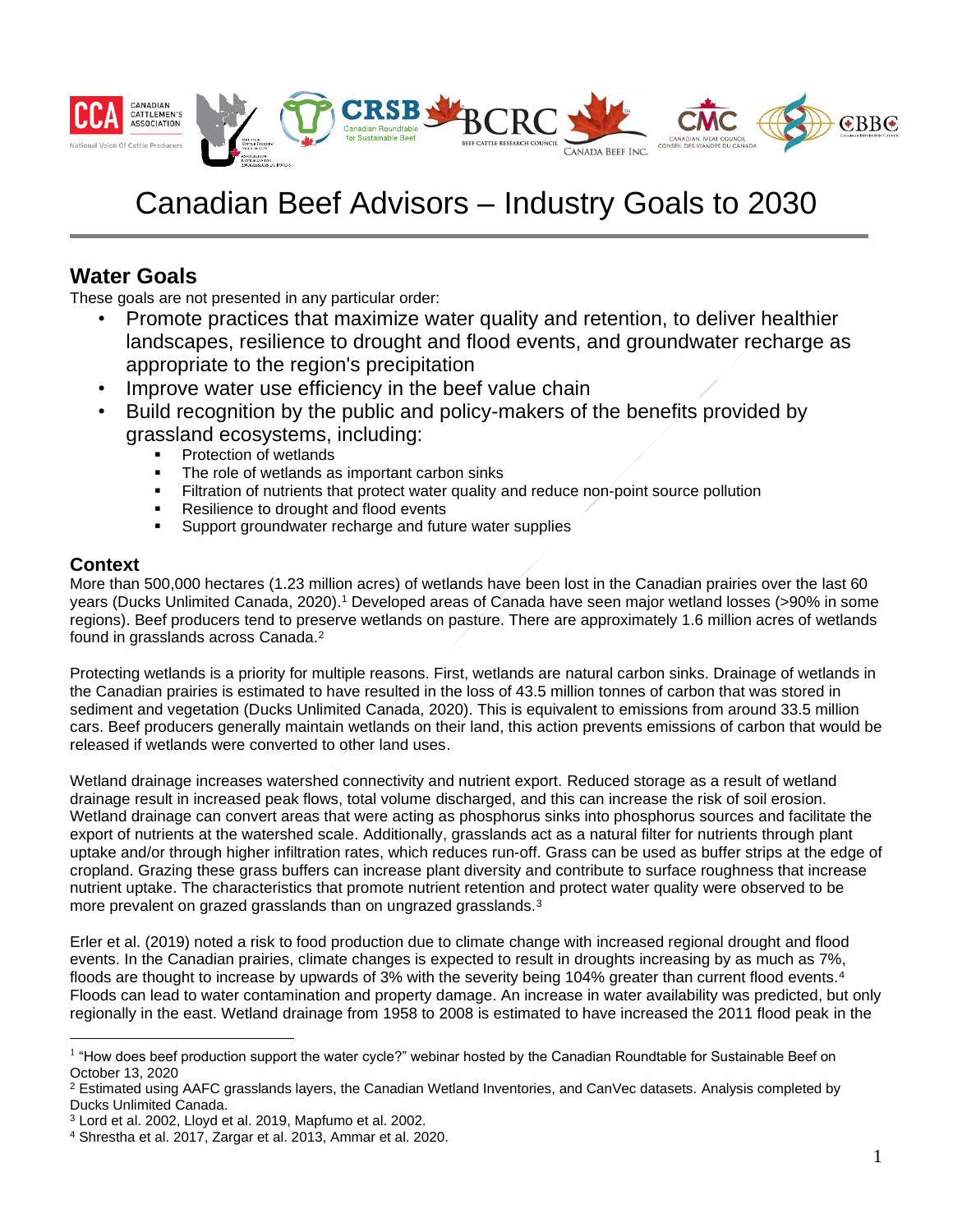Smith Creek drainage in east-central Saskatchewan by 32% and annual streamflow volume by 29% (Pomeroy et al. 2014). <sup>5</sup> Wetlands or depressions, soil permeability and surface roughness all support the landscapes natural water storage capacity, acting like a sponge, and can help reduce peak flows during a flood. This water storage capacity varies based on soil characteristics and how much moisture soils are holding from the previous season. When mitigating flood risks, implementation of retention ponds can reduce peak discharge by 50% and total runoff volume by 40% (Posthumus et al. 2008).

Vegetation composition plays a key role in the soil's ability to retain water. Hedgerows and 5-meter buffer strips with a vegetated ditch can decrease runoff volume by as much as 30% (O'Connell at al. 2007). For every 1% increase in soil organic matter results in as much as 20,000 gallons of available soil water per acre. <sup>6</sup> Converting grassland to forest led to a decrease in annual recharge rates from 9.65cm/year to 0.07 cm/year (Adan et al. 2018). Grazing livestock on grassland maintained 99% of the total rainfall in groundwater aquifers compared to 2.33% in arable land (Sharma 2001). In Saskatchewan, research has shown that the infiltrability of the frozen soil in the grassland is high enough to absorb most or all of the snowmelt, whereas in the cultivated fields the infiltration into the frozen soil is limited and significant runoff occurs (van der Kamp et al. 2002).

## **How the goals could be achieved**

Good grassland management practices (around wetlands) have proven to be key in reducing impacts on aquatic ecosystems. The table below lists practices that can contribute to achieving these goals (this list is not comprehensive). It should be recognized that the effect of specific practices on water quality is highly dependent on precipitation levels. For example, buffer strips may reduce sediment and nutrient loss during extreme rainfall events, but buffer strips may not be needed in semi-arid regions or cold climates where natural runoff levels can be low.<sup>7</sup> It is critical to choose regionally adapted strategies as appropriate.

| <b>Water Quality</b>                                                                                                                                                                                                                                                                                                                      | <b>Drought/Flood Resilience</b>                                                                                                                                                                                                                                                  | <b>Supporting Carbon Sinks</b>                                                                                                                                                                                                                                    |
|-------------------------------------------------------------------------------------------------------------------------------------------------------------------------------------------------------------------------------------------------------------------------------------------------------------------------------------------|----------------------------------------------------------------------------------------------------------------------------------------------------------------------------------------------------------------------------------------------------------------------------------|-------------------------------------------------------------------------------------------------------------------------------------------------------------------------------------------------------------------------------------------------------------------|
| Maintain wetlands<br>$\bullet$<br>Good grazing management (e.g.<br>$\bullet$<br>avoid overgrazing)<br>Buffer strips as environmentally<br>$\bullet$<br>appropriate<br><b>Retention ponds</b><br>$\bullet$<br>Limit livestock access to water<br>$\bullet$ .<br>bodies via off-site water troughs,<br>access ramps and fences <sup>8</sup> | Maintain wetlands<br>$\bullet$<br>Improve soil permeability (i.e.<br>water infiltration)<br>Improve soil water holding<br>$\bullet$<br>capacity<br>Maintain surface roughness<br>$\bullet$<br>with pasture and grazing<br>Retention ponds and/or<br>$\bullet$<br>planned storage | Soil organic matter increases<br>under strategic grazing;<br>increasing carbon and<br>$\bullet$<br>nutrient sequestration<br>boosting water-holding<br>$\bullet$<br>capacity of soils<br>Promote ecosystem service<br>payments to landowners<br>Maintain wetlands |
| Groundwater recharge/storage                                                                                                                                                                                                                                                                                                              | <b>Water Holding Capacity</b>                                                                                                                                                                                                                                                    | <b>Improving Water Efficiency</b>                                                                                                                                                                                                                                 |
| Maintain wetlands<br>$\bullet$<br>Maintain grasslands (e.g. minimize<br>$\bullet$<br>afforestation)<br>Improve irrigation efficiencies<br>$\bullet$                                                                                                                                                                                       | Maintain and restore<br>$\bullet$ .<br>wetlands<br>No-till<br>$\bullet$ .<br><b>Stubble</b><br>$\bullet$<br><b>Catch snow</b><br>٠                                                                                                                                               | Recycling water at feedlots<br>and processing<br><b>Irrigation efficiencies</b>                                                                                                                                                                                   |

While in natural grasslands the best approach is to leave all wetlands to perform their natural function, with grazing management accommodating these riparian areas as needed. It is recognized that in tame pastures and other, younger or rotational grasslands, a wider range of management techniques may be required to optimize water outcomes, depending on landscape and local environmental conditions.

#### **FAQs** Q: **How are wetlands defined?**

<sup>5</sup> [http://www.merrittnet.org/Papers/Pomeroy\\_et\\_al\\_2014.pdf](https://can01.safelinks.protection.outlook.com/?url=http%3A%2F%2Fwww.merrittnet.org%2FPapers%2FPomeroy_et_al_2014.pdf&data=04%7C01%7Ck_tapley%40ducks.ca%7C2a85942444de44cb99f908d8d9a27424%7Cb2bb27131bbb453dbdd8640c1565430e%7C0%7C0%7C637498639037770995%7CUnknown%7CTWFpbGZsb3d8eyJWIjoiMC4wLjAwMDAiLCJQIjoiV2luMzIiLCJBTiI6Ik1haWwiLCJXVCI6Mn0%3D%7C1000&sdata=eeAq2juv6kRPb0FHy2sj1vAyFxiJ3EskqJH0AKlwEBM%3D&reserved=0)

<sup>6</sup> <https://www.nrdc.org/experts/lara-bryant/organic-matter-can-improve-your-soils-water-holding-capacity>

<sup>7</sup> <https://www.topcropmanager.com/do-vegetated-buffers-actually-mitigate-nutrient-runoff-in-canada/> and <https://cdnsciencepub.com/doi/pdf/10.1139/er-2017-0077>

<sup>&</sup>lt;sup>8</sup> Se[e https://cowsandfish.org/about-us/](https://cowsandfish.org/about-us/) and the impact of the cattle industry on water quality [https://cowsandfish.org/publications/riparian-areas-and-grazing-management/](https://can01.safelinks.protection.outlook.com/?url=https%3A%2F%2Fcowsandfish.org%2Fpublications%2Friparian-areas-and-grazing-management%2F&data=04%7C01%7Ck_tapley%40ducks.ca%7C2a85942444de44cb99f908d8d9a27424%7Cb2bb27131bbb453dbdd8640c1565430e%7C0%7C0%7C637498639037760993%7CUnknown%7CTWFpbGZsb3d8eyJWIjoiMC4wLjAwMDAiLCJQIjoiV2luMzIiLCJBTiI6Ik1haWwiLCJXVCI6Mn0%3D%7C1000&sdata=cyGrefgeJq4OxKnNCPoJ8%2BM%2BeU8VUOa2oHgZ%2Ff7hOYQ%3D&reserved=0)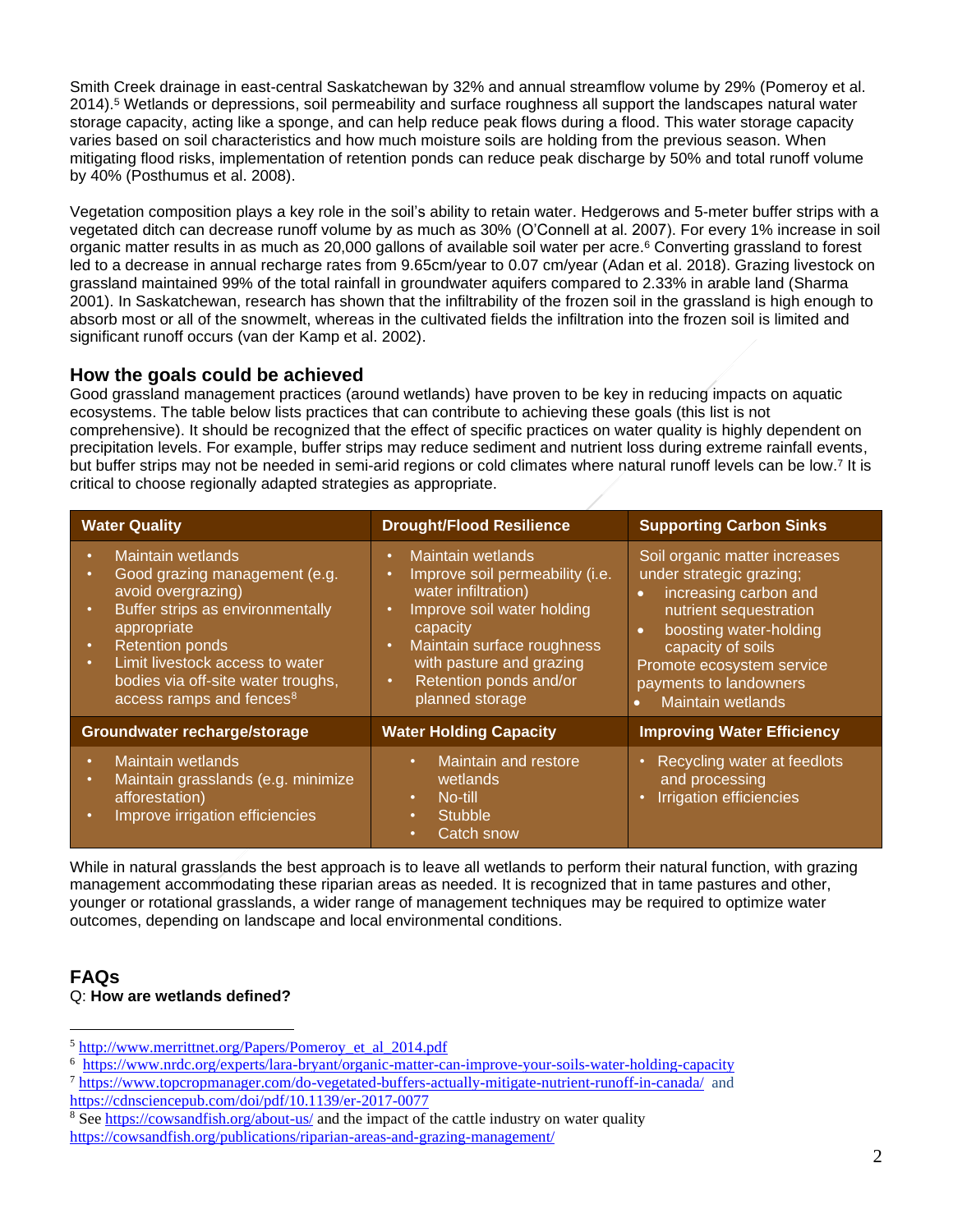A: "Wetlands" and "waterbodies" include streams and creeks – often termed "riparian" areas and isolated wetlands such as prairie "potholes".

#### Q: **How does this water goal connect with the other 2030 industry goals?**

A: A strong water goal contributes to the land-use and biodiversity, and greenhouse gas and carbon sequestration goals as wetlands are rich in biodiversity supporting wildlife and are significant carbon sinks.

#### Q: **What about other ecosystem services?**

In addition to goals around water quality and quantity there are goals set around other ecosystem services associated with beef producing landscapes such as land use, biodiversity, and carbon sequestration. While these goals are presented separately it is recognized that they are interconnected and will work together on the landscape.

#### Q: **Is there scientific literature that supports these goals?**

A: Yes. Cattle are a key part of maintaining grassland and vegetation health. Research has shown there is negligible risk to water quality under effective grazing management. Negative impacts on water quality are typically associated with overgrazing, reducing water filtration, direct pollution from defecation and erosion when cattle have direct access to water sources. Grasslands can help maintain water quality and availability. Grasslands have superior nutrient uptake and filtration capabilities compared to conventional cropland. Grasslands minimize and mitigate, groundwater nutrient load and nutrients carried in field runoff. The effectiveness of nutrient filtration is impacted by soil type and slope. Effective grassland placement is key to mitigating nutrient leeching into aquatic ecosystems.

Having wetland/depression storage, soil permeability and surface roughness present on the landscape resulted in reduction of peak flows during floods and increased groundwater recharge (Aquanty, 2020). Higher wetland/depression storage and higher soil permeability both act to shorten the flood hydrographic tail. Higher surface roughness slows down runoff, extending the flood hydrograph tail. Higher wetland/depression storage and higher surface roughness both act to hold more water on the land surface. Higher soil permeability reduces water on the land surface which increase available storage during floods. All three enhance flood resiliency by storing water on the landscape, reducing peak flows, and reducing the seasonality of water flows, which also enhance drought resiliency.

The scientific community is working to develop and validate tools to better quantify the water holding capacity of agricultural landscapes. This is yielding a better understanding of the natural infrastructure potential associated with agricultural land management decisions.

#### **Q: Why is there not a percentage reduction target for the water use efficiency goal?**

A: The Canadian beef industry uses 631 litres of blue water per kilogram of boneless beef (packaged, delivered and consumed) (NBSA, 2016). Continuous improvement is a tenet of sustainable beef production and the beef industry is always looking for ways to reduce any environmental impact. More efficient crop and cattle production means that it took 17% less water to produce 1 kg of beef in 2011 compared to 1981 (Getahun et al. 2018). There are new innovations becoming available that will allow for an even greater use of recycled water within the supply chain. New technologies to recycle and re-use water can reduce the amount of water needed for beef processing by [90%](https://www.sciencedirect.com/science/article/pii/S0048969717332527?via%3Dihub) (Getahun et al. 2018).

Irrigation is the largest contributor to water use. As investments are made into irrigation infrastructure across Canada in the coming decade it is expected that water use efficiencies will improve for any feed grown on land with irrigation. It should be noted that in Canada irrigation of feed crops is substantially lower than in other regions - with the byproducts of high-quality food products going into cattle feed. Only 9% of cropland is used for cattle feed production in Canada (NBSA, 2016).

#### **Q: Given wetlands are really important, how can they be protected or restored?**

A: The ability to prevent wetland drainage of the existing 1.6 million acres of wetlands found on grasslands across Canada is threatened by competing uses (i.e. urban expansion), the economic returns to grain versus beef production, and potential of new irrigation acres.

Building a recognition of the economic and environmental benefits from wetlands is a first step. Research that quantifies the natural water storage capacity of wetlands can assist in communicating this value to various stakeholders. In addition, have carbon payments to producers that include the carbon sequestration from wetlands would provide an incentive to maintain and potentially restore them.

#### Q: **Wetland preservation requires a coordinated approach with the crop sector, how does this goal compare?**